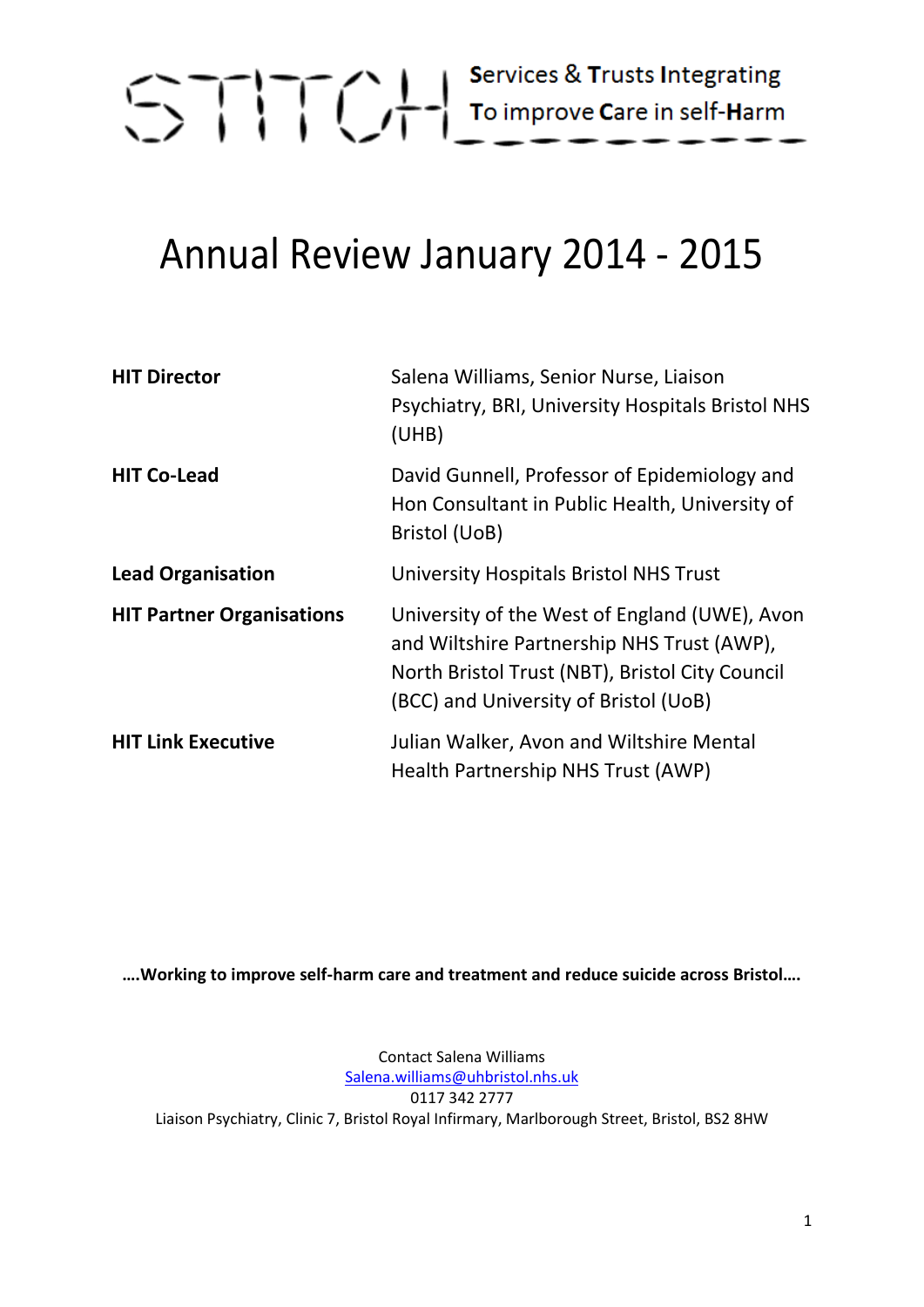### **Contents**

| 5. |  |
|----|--|
|    |  |
|    |  |
|    |  |
|    |  |
|    |  |
|    |  |
|    |  |
|    |  |
|    |  |
|    |  |
|    |  |
|    |  |
|    |  |
|    |  |
|    |  |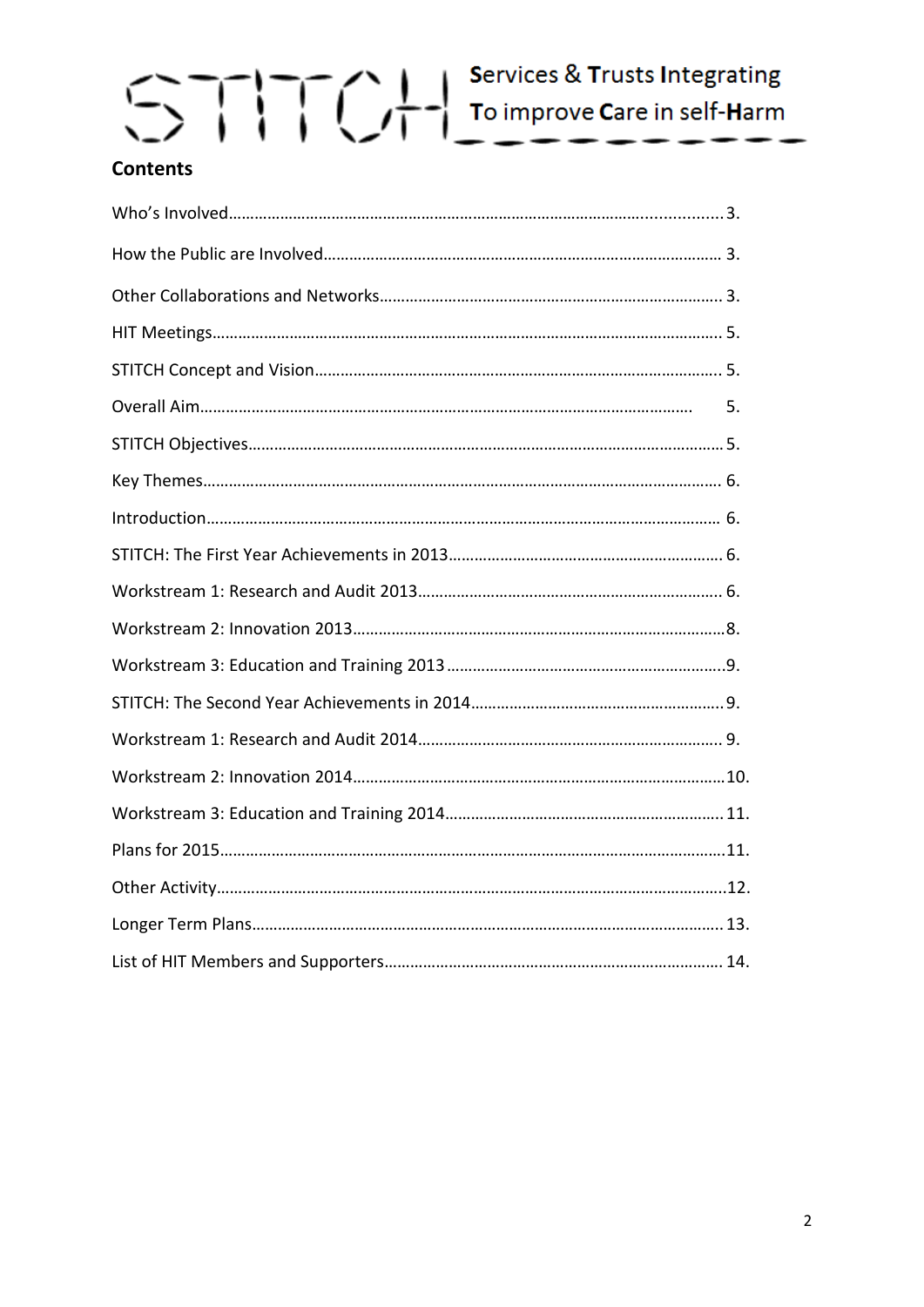### **Who's Involved**

The leading self-harm experts and experts by experience in Bristol are involved. The HIT Director is Salena Williams, Senior Nurse in Liaison Psychiatry at the Bristol Royal Infirmary. The research lead is David Gunnell, Professor of Epidemiology at University of Bristol and Hon Consultant in Public Health at North Bristol Trust.

### **Also Involved:**

### **North Bristol Trust (NBT)**

Juliette Hughes, ED Matron, Southmead Hospital and John Lovelock, Psychiatric Liaison Nurse, who is the clinical lead representative for self-harm patients in NBT to STITCH.

### **University Hospitals Bristol (UHB)**

Rowena Green, Divisional Director of Medicine offers her support by acting as the STITCH Chair.

### **Avon and Wiltshire Mental Health Partnership (AWP)**

AWP provide support via their Consultant Nurse for Liaison Psychiatry Anthony Harrison and Consultant Psychiatrist in Liaison Lucy Griffin.

### **Primary Care**

Dominique Thompson is the GP Representative for STITCH

### **University of Bristol (UoB)**

John Potokar, Senior Lecturer and Consultant in Liaison Psychiatry and Kyla Thomas, Clinical Lecturer in Public Health

### **University of the West of England (UWE)**

Jonathan Benger, Professor at UWE and a Medical Consultant in the emergency department at Bristol Royal Infirmary.

### **Clinical Commissioning Groups (CCG)**

Jon Hayhurst, Head of Medicines Management at Bristol CCG also supports the team as Pharmacy Lead.

### **Bristol City Council (BCC)**

The Public Health Lead is Blanka Robertson from Bristol City Council

### **Self-Injury Support (SIS)**

Fiona Macaulay and Naomi Salisbury

### **How the public are involved**

Sarah Saunders and Lisa Foote are service user representatives to STITCH who ensure people who are affected by self-harm are involved throughout the work of STITCH.

A full list of STITCH members and supporters can be found in **Appendix 1.**

### **Other Collaborations and Networks**

The HIT work closely with the Bristol Self Injury Self Help (SISH) group, as well as the Self Injury Network Group (SING) and Bristol City Council's Suicide Prevention Audit Group (SPAG).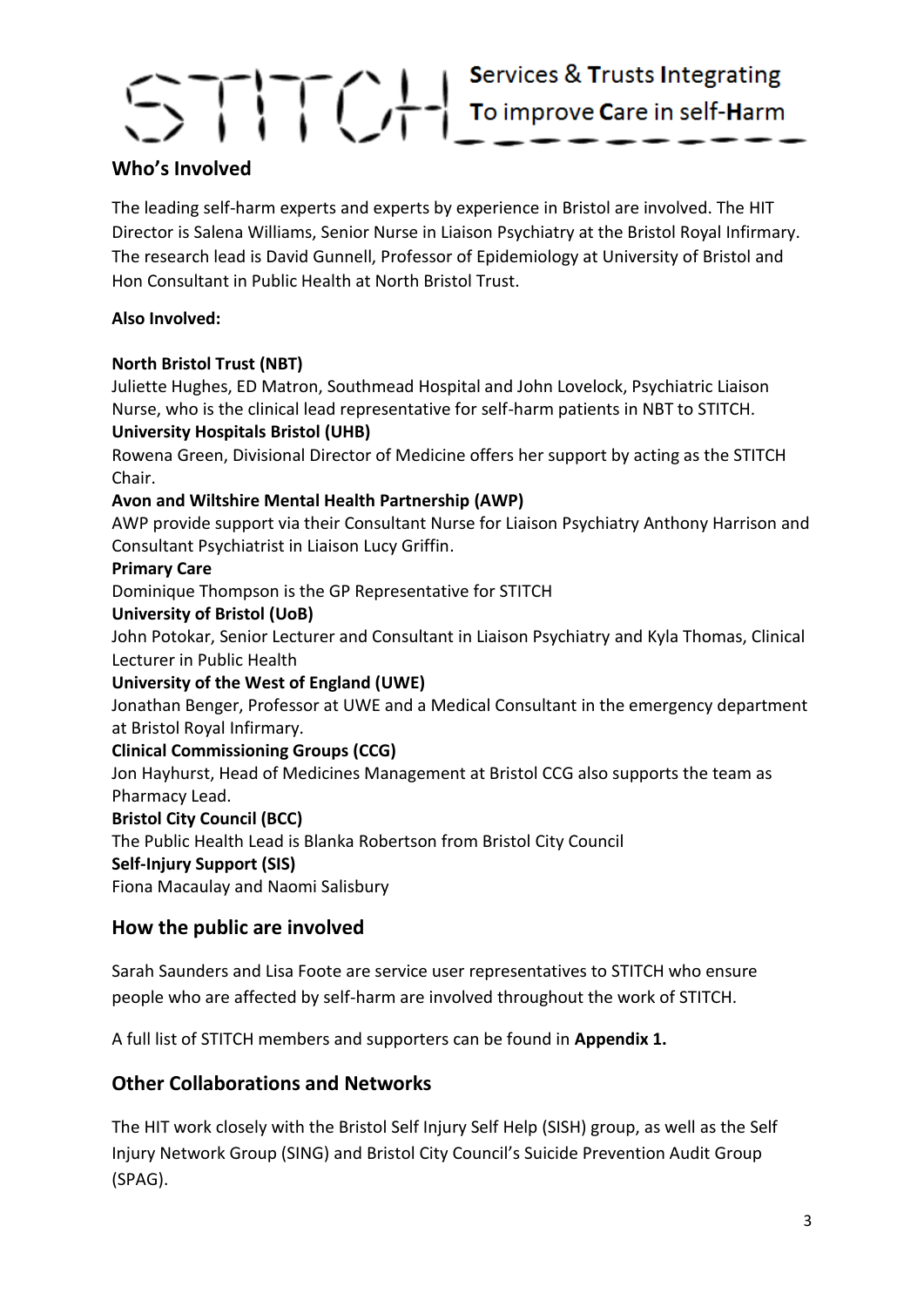SISH are a Bristol based community organisation who run self-help support groups for people who self-injure. They offer a safe space for individuals to discuss their self-harm, and offer and receive support. They also run monthly wellbeing workshops and peer led courses for people who want to 'Make Changes'. SISH are intricately involved in the work of STITCH and improving understandings of self-harm in ED.

### <http://www.sishbristol.org.uk/>

### **SING**

The Self Injury Network Group (SING) is a collaboration created by STITCH for those who work with young people who self-harm, including counsellors, teachers and others who offer support services to young people. SING meet quarterly to share information about self-injury in relation to young people in the Bristol area. They work to support the development and maintenance of high quality services affected by self-injury and identify gaps in service provision.

### **Self-injury Support**

Self-Injury Support are a national organisation that support girls and women affected by self-injury or self-harm. Members from Self-Injury Support attend SING meetings and provide a valuable opportunity to network with national self-harm agencies.

"In October 2014, Self-injury Support ran the first Grassroots Self Injury Support Gathering, which saw over 40 different self-injury support organisations from across the UK come together for two days of discussion and workshops and to share good practice and innovation. All groups who attended offer direct support services to people who use selfinjury and key topics included innovation and creativity, focus on person before risk and how to promote more joint working and information sharing. Self-injury Support is now working on an online information portal to support this event. Due to be available in summer 2015 the portal will capture good practice, innovation and support ideas from grassroots support across the UK."

### <http://www.selfinjurysupport.org.uk/>

### **SPAG**

Since 2013 Local Authorities have had the lead role for local implementation of the National Suicide Prevention Strategy. Bristol City Council's multi-agency Suicide Prevention and Audit Group (SPAG) is the group overseeing suicide prevention activity in Bristol. STITCH works closely with this group (Salena Williams / David Gunnell / John Potokar are members). The group includes representatives from Public Health, commissioners, British Transport Police and Clifton Suspension Bridge staff.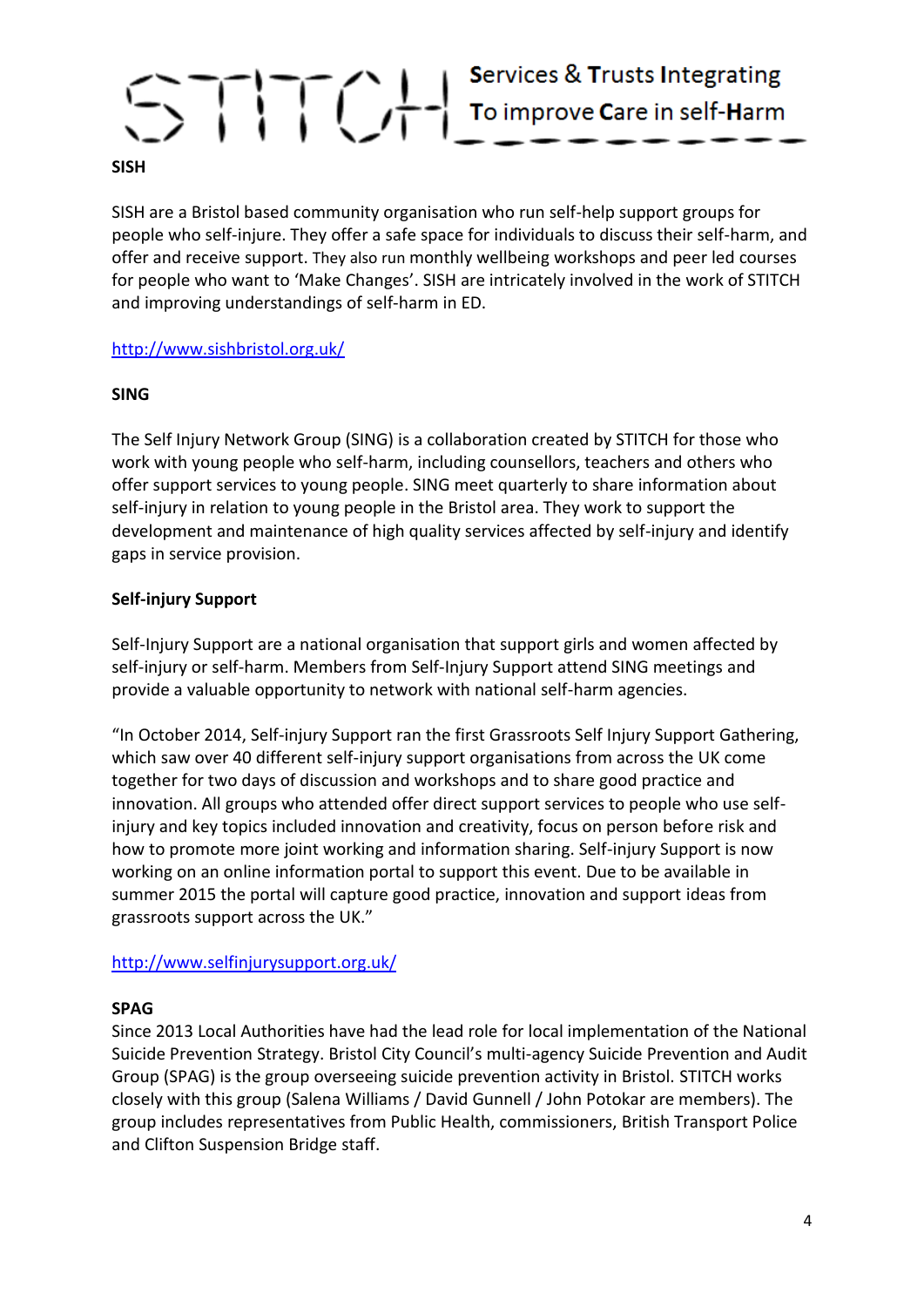### STITCH collaborated with the Elizabeth Blackwell Institute (www.bristol.ac.uk/blackwell), Aardman animation and a service user from the mental health charity MIND to develop an animation around mental health and self-harm. Unfortunately we were not successful in obtaining funding for this opportunity from the Wellcome Trust.

### <http://www.mind.org.uk/>

### **HIT meetings**

STITCH HIT meet quarterly and are attended by the Directors, GP representative, Service User Representatives and workstream leads.

### **STITCH HIT Concept and Vision**



Suicide prevention is a national priority and self-harm is the strongest risk factor for suicide; half of all people who take their own lives have previously self-harmed. The STITCH HIT (Health Integration Team) are working to reduce the number of suicides and self-harm episodes in the Bristol area by improving treatment and care for people who self-harm, transforming understandings across the health service and ensuring treatment is fully evidence based.

STITCH work on large collaborative projects across organisations to a) improve staff knowledge, attitudes and management of people who self-harm or who are at risk of suicide; b) ensure a higher proportion of patients who have self-harmed receive psychiatric assessment and c) improve patient satisfaction and health outcomes. STITCH's activities are underpinned and informed by the Bristol-wide Self-harm Surveillance register (developed through collaboration between the UoB, UHB, AWP, BCC and NBT. The register provides crucial information for repeat-attender care in Bristol as well as ensuring all service changes are evaluated in real-time; this approach is being adopted by several local hospitals including RUH Bath, Swindon and Salisbury. STITCH have further contributed to the transformation of self-harm services by calling for an overhaul of prescribing rules. This has triggered an investigation by the British Medical Association's (BMA) General Practitioner Committee into the dispensing of medicines lethal in overdose. STITCH continue their work on improving treatment and care for people who self-harm by using research to identify gaps in service provision and intend to undertake further research to inform interventions.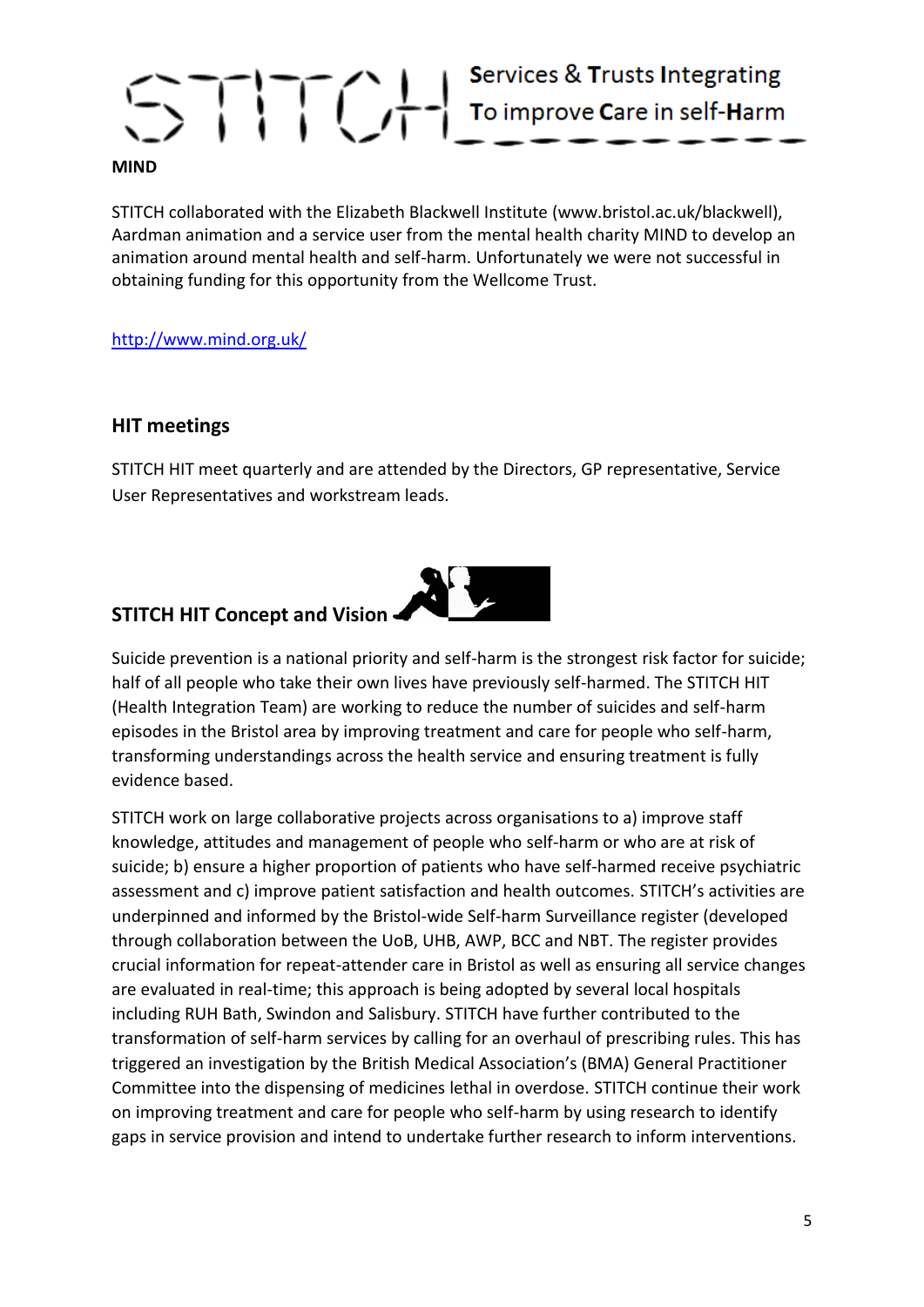## 

Planned new areas of work including developing patient-centred outcomes and evaluation of recent investments in the care of people who self-harm.

### **Overall aim**

Our aim is to ensure self-harm treatment and care is equitable, fully evidence based and non-stigmatising for all people who self-harm; and to reduce suicides in Bristol.

### **STITCH Objectives**

- Ensure 80 per cent of Patients who have self-harmed receive psychiatric assessment
- Train more than 80 per cent of Emergency Staff in self-harm patient management
- Reduce the incidence of self-harm in Bristol by 10 per cent
- Reduced prescriptions of drugs with high lethality when taken in overdose
- Reduced admission to a hospital bed for self-harm by 50 per cent
- Reduced admission to intensive care of self-harm patients by 20 per cent
- Reduce the length of hospital stay for admitted self-harm patient's by 20 per cent
- Reduce suicides in Bristol by those who self-harm by 20 per cent
- Quality objectives: reduce duplication, CQC/NICE compliance, patient satisfaction
- Securing personnel to direct and support HIT

### **Key themes:**

- Reducing rates of suicide in Bristol by improving care and support for people who self-harm
- Delivering an improved, research based coordinated level of care for people who self-harm

### **Introduction**

Reducing suicide is a national priority; self-harm is the highest risk predictor of suicide and a major cause of death and potential years of life lost in Bristol. Self-harm is a growing problem for the NHS in Bristol and across the rest of the UK, with around 200,000 hospital emergency department cases reported nationally every year. Many more people self-harm but do not come to medical attention; research from Bristol University's ALSPAC study indicates that 1 in 6 Bristol adolescents have self-harmed by age 16 years (Kidger et al BMC Psychiatry). Thus the number of people who self-harm in Bristol alone is estimated at around 25,000, with 2,500 hospital attendances. The condition is the strongest predictor of suicide, with self-harm patients 50 times more likely to end their own lives than the general population (Hawton, K et al, 2015).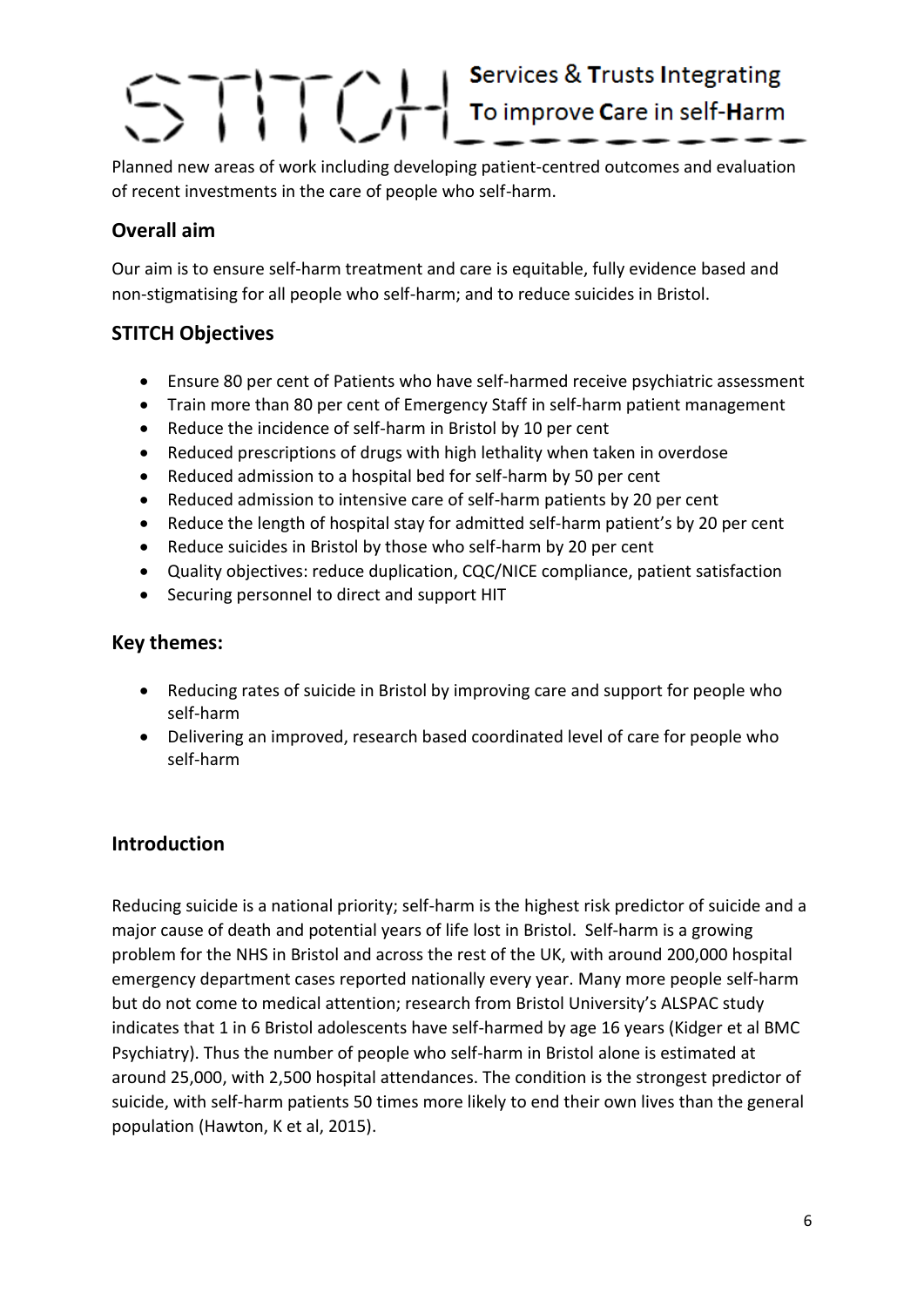## Services & Trusts Integrating

Hospital presentation for self-harm can be seen as the tip of the iceberg of distress in the wider community and the key challenge for healthcare is integrating the range of different organisations involved in emergency care and aftercare for these vulnerable individuals. Unfortunately, there is no clear trust ownership of the overall service for this vulnerable group of individuals. This is because some staff working on UHB's Liaison Psychiatry team are employed by UHB whereas others are employed by AWP; whilst hospital presentations and admissions are seen as UHB patients, over a third of these patients were also under the continuing care of AWP (for their underlying mental health problems) at the time of their attendance.

STITCH aim to work with all partners on this key issue to provide an integrated, effective service.

### **STITCH: The First Year Achievements in 2013**

### **Workstream 1: Research and Audit**

**1) Established mechanisms for service users to become involved in shaping the service.** In the first year, STITCH made connections with Bristol Self Injury Self-help (SISH) Group who are involved with utilising patient expertise in surveys, questions and user involvement. Service user forums were held throughout 2013, which enabled service users to provide feedback and become involved with STITCH though a number of different avenues. The relationship remains and was strengthened in year two of STITCH.

Service user and carer consultation and feedback was also achieved through partnership with other voluntary sector organisations, and direct invitations. Through STITCH, the Self Injury Network Group (SING) was created. This is a specific networking group aimed at young people who self-injure which continues to provide a network for self-harm agencies.

**2) Bristol-wide self-harm surveillance database:** In order to understand the landscape of needs, a Bristol-wide self-harm surveillance register was established by STITCH leading to the collation of information on the number, type and outcomes of selfharm patients presenting to Bristol's three hospital sites (Bristol Royal Hospital for Children, Bristol Royal Infirmary and Frenchay Hospital). STITCH collaborated with University of Bristol who developed the Access Database and data collection processes for the self-harm register. The dataset includes anonymised clinical details, patient outcomes, timing of attendance and postcode. The register now highlights trends and provides crucial information for repeat attender care in Bristol.

### **Findings from the self-harm register:**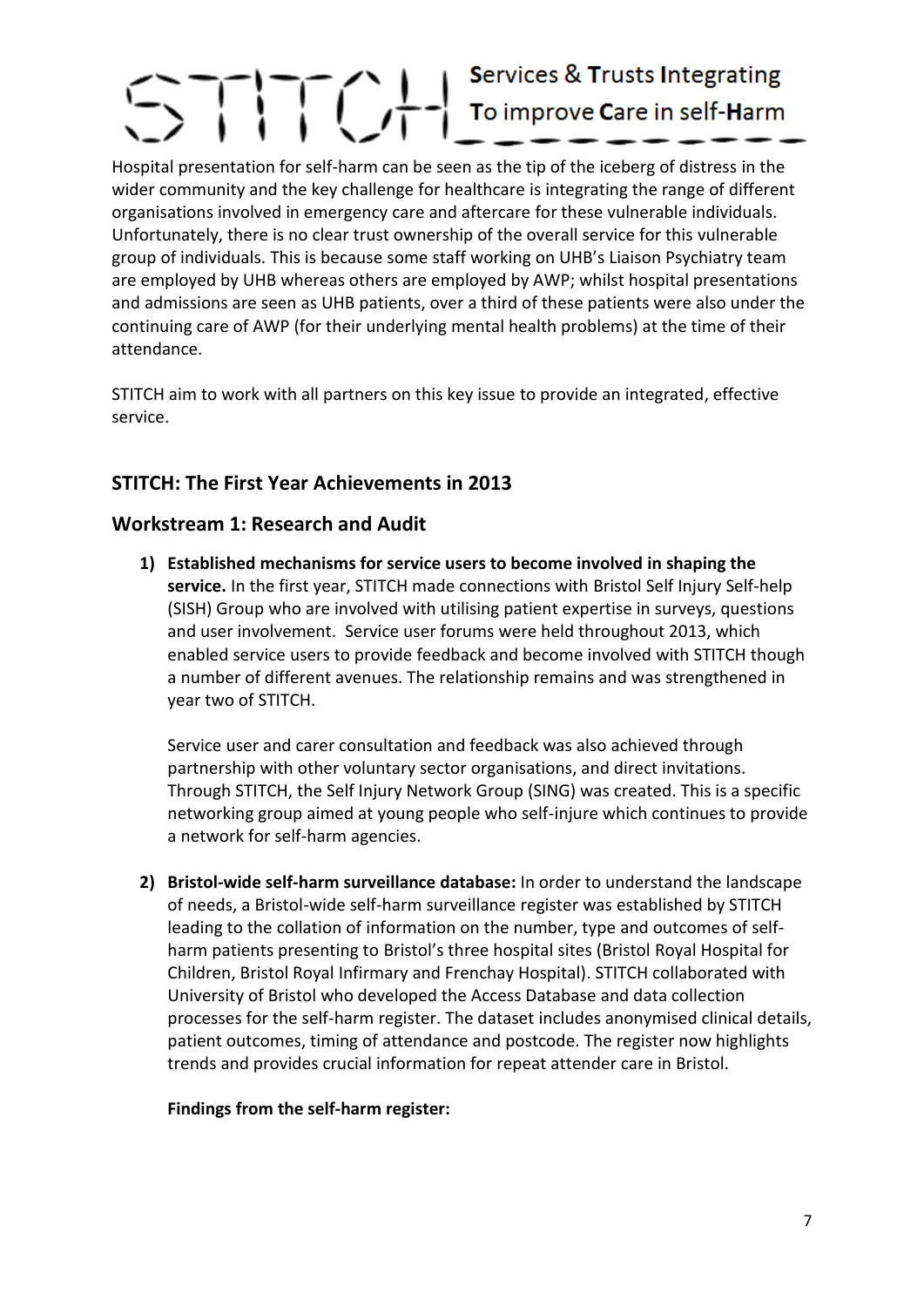

- **3) Independent Review of ED Services for People who Self-Harm:** Using the NHS experience based design research model, members of the SISH working group carried out an Independent Review of self-harm patients' experiences. This was a qualitative study of hospital emergency department staff and patients which gathered views and experiences of self-harm care through the use of questionnaires, 1:1 interviews, and video and audio recordings of the patient journey. The review covered both Bristol Royal Infirmary and Frenchay Hospital and was conducted over 3 months in 2013.
- **The majority of respondents reported that:**

**Attending A&E was not a helpful experience.**

**They did not feel comfortable attending A&E.**

**They would not feel comfortable coming to A&E again.**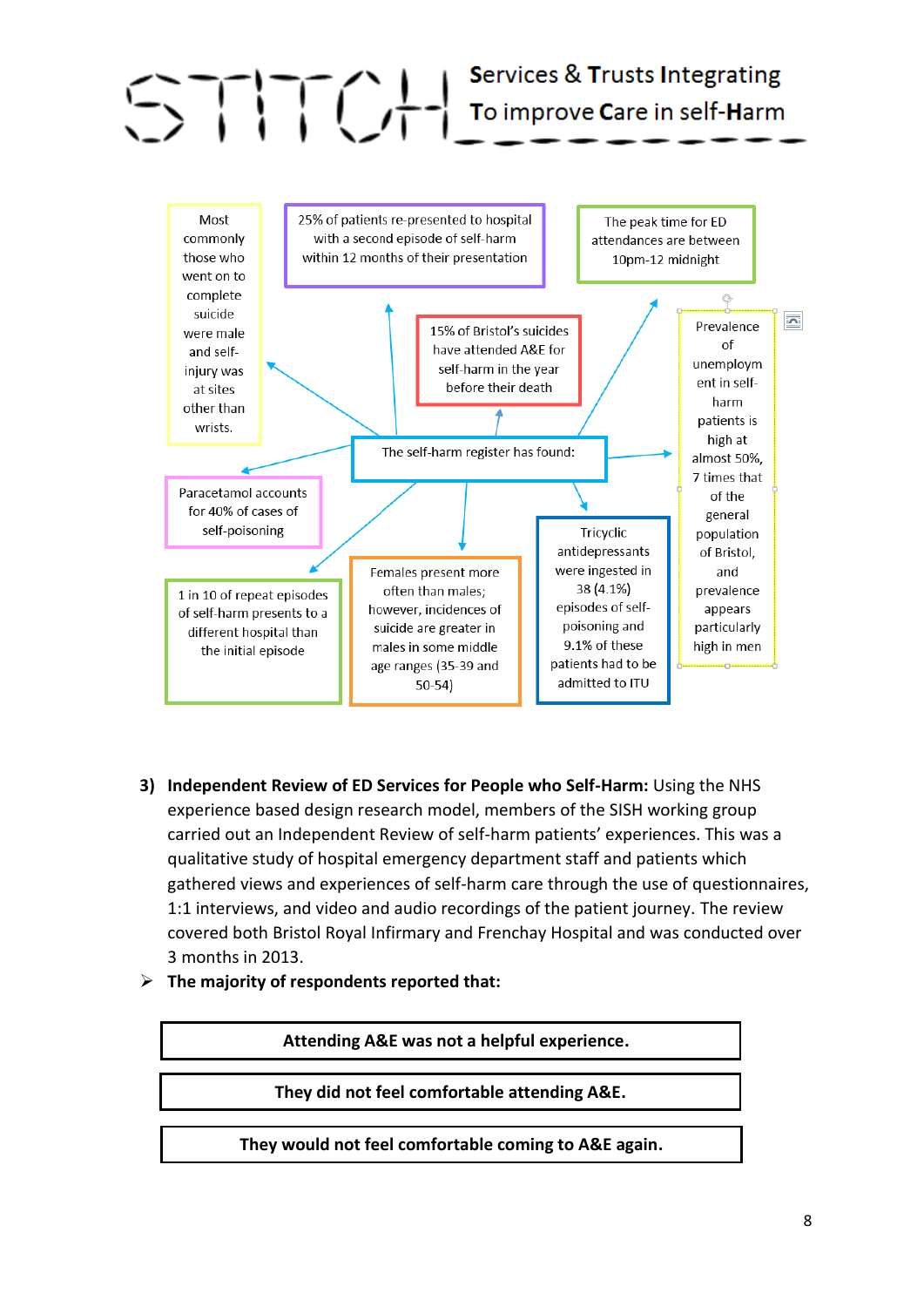

#### **The reasons given for these responses were:**

- No trust in medical profession
- Medics rude / nasty
- Treated like a second class citizen
- Ignored my emotional distress
- Felt like I was wasting their time
- **•** Humiliating
- Felt like a burden
- Felt judged by medical staff
- Felt judged in the waiting area
- Long wait
- No psychiatric follow up
- $\triangleright$  Following the Independent Review, six participants attended a Workshop with A&E staff and STITCH members to make an action plan for short and long term changes in the A&E department. Accordingly, recommendations of how to improve experiences of emergency care for self-harm patients were made.

These included:

#### **Overall Experience**:

- Separate Waiting Room/Area
- Form or Tick list for Reception/Triage
- Option of male/female staff member
- Care Plans built into assessment process

#### **Assessment and Treatment**:

- Analgesia must be offered and used where appropriate
- Consistent referral to Mental Health Liaison Team
- Consistent Use of Care Plans add a question about these to the Matrix
- Clarity about Options when deciding whether to stay or leave
- Consistent Use of Matrix every question, every time
- More use of quiet waiting area by nurse's station

#### **Information**:

- Information about Waiting Times and Process in Waiting Areas
- Treatment Advocacy Forms
- Let people know they don't HAVE to tell the receptionist the issue
- Standardising handing out of Mental Health Liaison 'please wait' cards
- Local and National Support Information Packs
- \* Information given about Mental Health Liaison Team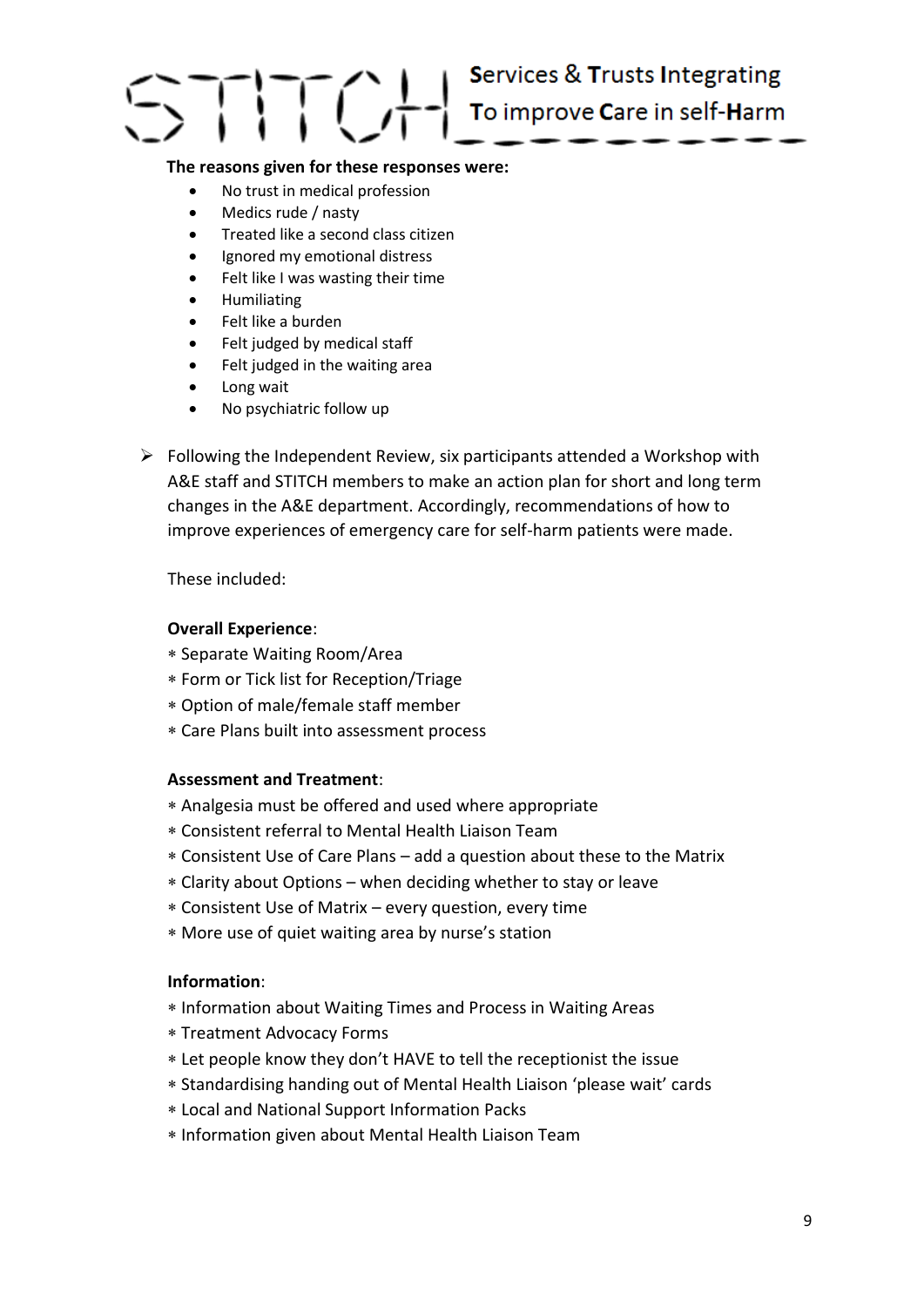- $\triangleright$  Throughout the evaluation, service users raised the issue of privacy in the reception and triage area. In shaping Emergency Department care, it became paramount patients should be given the opportunity to explain the nature of their injuries or condition in a private, confidential space.
- $\triangleright$  Volunteers are being recruited to help when self-harm patients are waiting in ED – giving advice, helping get refreshments and sitting alongside them whilst they wait for treatment. The volunteers are being offered training specifically to support self-harm patients.
- $\triangleright$  Various forms of communication including posters, leaflets, postcards and booklets are being trialled to help patients whilst they await care. SISH are compiling a resource pack specifically for ED patients. A copy of a leaflet for families and carers of people who may be suicidal can be found in **Appendix 3.**

### **4) Relevant research publications include:**

 [Carroll R, Benger J, Gibbard K, Williams S, Griffin L, Potokar J, Gunnell D.](http://emj.bmj.com/content/32/2/155.full.pdf+html?sid=bfc851ad-bb83-4503-8897-b7835daffd37)  [Epidemiology, management and outcome of paracetamol poisoning in an](http://emj.bmj.com/content/32/2/155.full.pdf+html?sid=bfc851ad-bb83-4503-8897-b7835daffd37)  [inner city emergency department. Emergency Medical Journal 2013](http://emj.bmj.com/content/32/2/155.full.pdf+html?sid=bfc851ad-bb83-4503-8897-b7835daffd37) **DOI:** [10.1136/emermed-2013-202518](http://emj.bmj.com/content/32/2/155.full.pdf+html?sid=bfc851ad-bb83-4503-8897-b7835daffd37)

### **Workstream 2: Innovation**

**Distinct Interventions in the Emergency Department:** In response to the Independent Review of ED services for people who self-harm, changes at the UHB Emergency Department were implemented.

### **These changes include:**

- **1.** '**Private' Signs:** The implementation of signs which inform patients that whilst at reception, they are entitled to answer 'private' when asked the reason for presenting. Southmead Hospital intend to implement something similar. A copy of the poster used by UHB can be found in **Appendix 2.**
- **2. Standardising all self-harm assessment documentation across Bristol sites:** Both Frenchay liaison psychiatry and Bristol Royal Infirmary Liaison Psychiatry Teams now use a standard, research based assessment proforma (with some local differences). This includes the use of the Beck Suicide Intent Scale which has research evidence of prediction of future risk.
- **3. Pilot of 'Did not wait' postcards:** STITCH started a trial attempting to encourage self-harm patients not to go home before treatment or psychosocial assessment. The intervention focussed on a postcard outlining how important it is to wait for treatment in ED, and some helpline numbers in case the patient decides to leave. However, after evaluation, the pilot was found to be ineffective, thus was discontinued.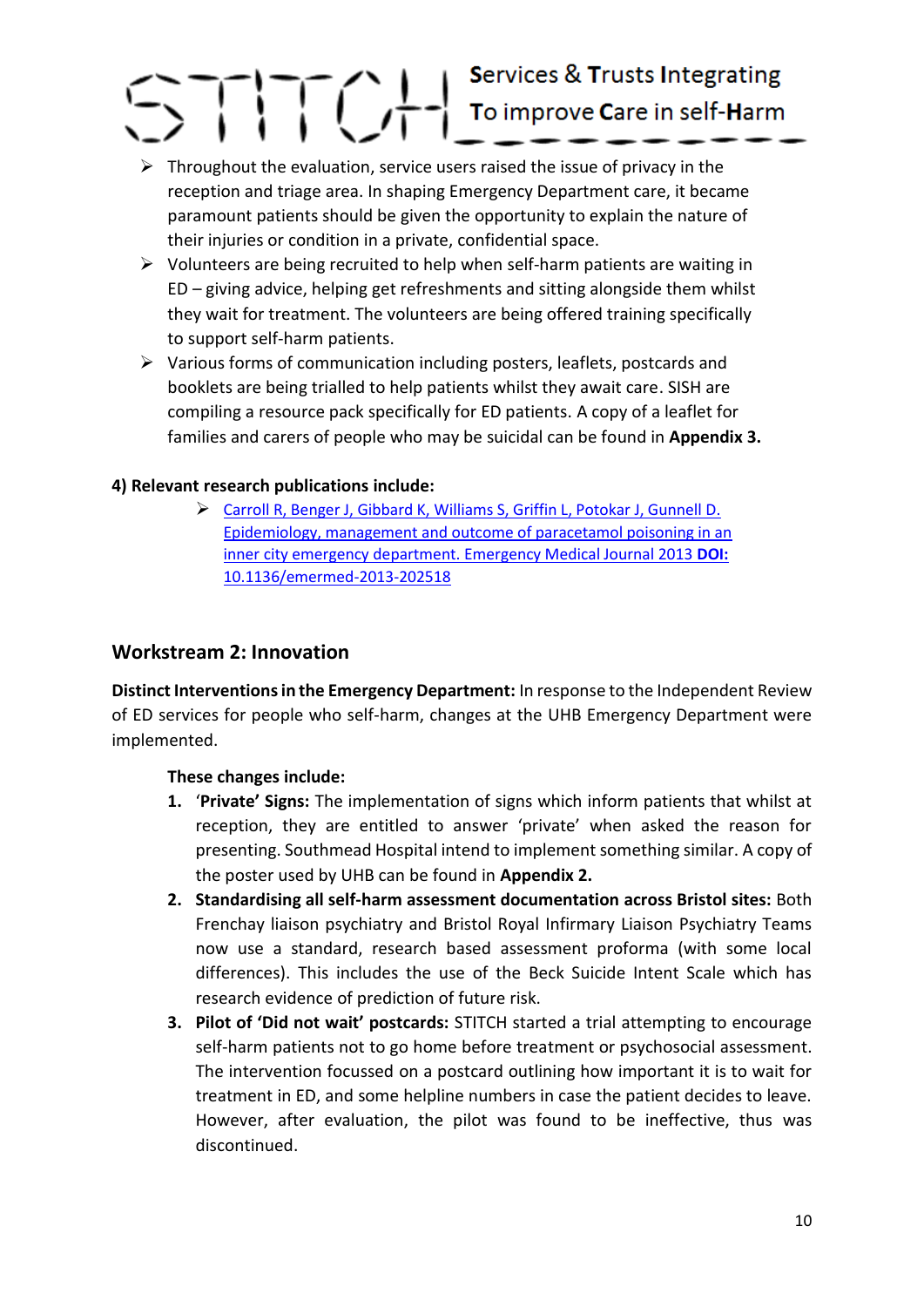### **Workstream 3: Education and Training**

**1) Pilot programme of training to GPs around Self-harm:** In its first year, STITCH worked closely with GPs in a series of study days to exchange information and help them create management plans for self-harm patients.

A full pilot teaching day was undertaken in April 2013, with robust qualitative recording of responses. 25 GPs were trained at the pilot day.

### **STITCH: The Second Year Achievements in 2014**

### **Workstream 1: Research and Audit**

**1) Emergency Department attitudes and knowledge research:** A survey written by a FY1 Doctor working in the Liaison Psychiatry department at UHB was used to establish how confident and knowledgeable ED staff felt when dealing with patients with mental health presentations, in particular covering the mental health disorders depression, anxiety disorders, psychosis/ schizophrenia, personality disorder, and presentations of self-harm and substance abuse. The questionnaire also explored staff attitudes to patients with mental health presentations and mental health services. 21 respondents took part in the survey and conclusions show respondents felt least confident assessing a patient presenting with anxiety disorder. The survey also found the difference between the confidence of Doctors and nurses was most marked when relating to the mental health examination. STITCH plan to repeat the survey of attitudes and knowledge at North Bristol Trust in order to compare needs.

**For more information please contact Anna Bleakley** [Anna.Bleakley@uhbristol.nhs.uk](mailto:Anna.Bleakley@uhbristol.nhs.uk)

- **2) Research concerning the management of self-harm:** We have recruited over 100 patients to NIHR funded research projects concerning the management of self-harm and risk factors for self-harm. As well as published work into paracetemol overdose, research studies in self-harm include: self-harm in the context of the recession, selfharm and use of the internet, and self-harm risk assessments: assessing efficacy.
- **3) Relevant research publications include:**
	- [Carroll R, Metcalfe C, Gunnell D. Hospital Presenting Self-harm and Risk of Fatal and](http://www.ncbi.nlm.nih.gov/pmc/articles/PMC3938547/)  [Non-fatal Repetition: Systematic Review and Meta-analysis PLOS ONE 9\(2\): e89944.](http://www.ncbi.nlm.nih.gov/pmc/articles/PMC3938547/)  [DOI: 10.1371/journal.pone.0089944](http://www.ncbi.nlm.nih.gov/pmc/articles/PMC3938547/)
	- Carroll R, Metcalfe C, Gunnell D. Hospital [management](http://www.jad-journal.com/article/S0165-0327%2814%2900388-7/abstract) of self-harm patients and risk of [repetition:Systematic](http://www.jad-journal.com/article/S0165-0327%2814%2900388-7/abstract) review and meta-analysis. Journal of Affective Disorders 168 (2014) 476–483. DOI: [10.1016/j.jad.2014.06.027](http://www.jad-journal.com/article/S0165-0327%2814%2900388-7/abstract)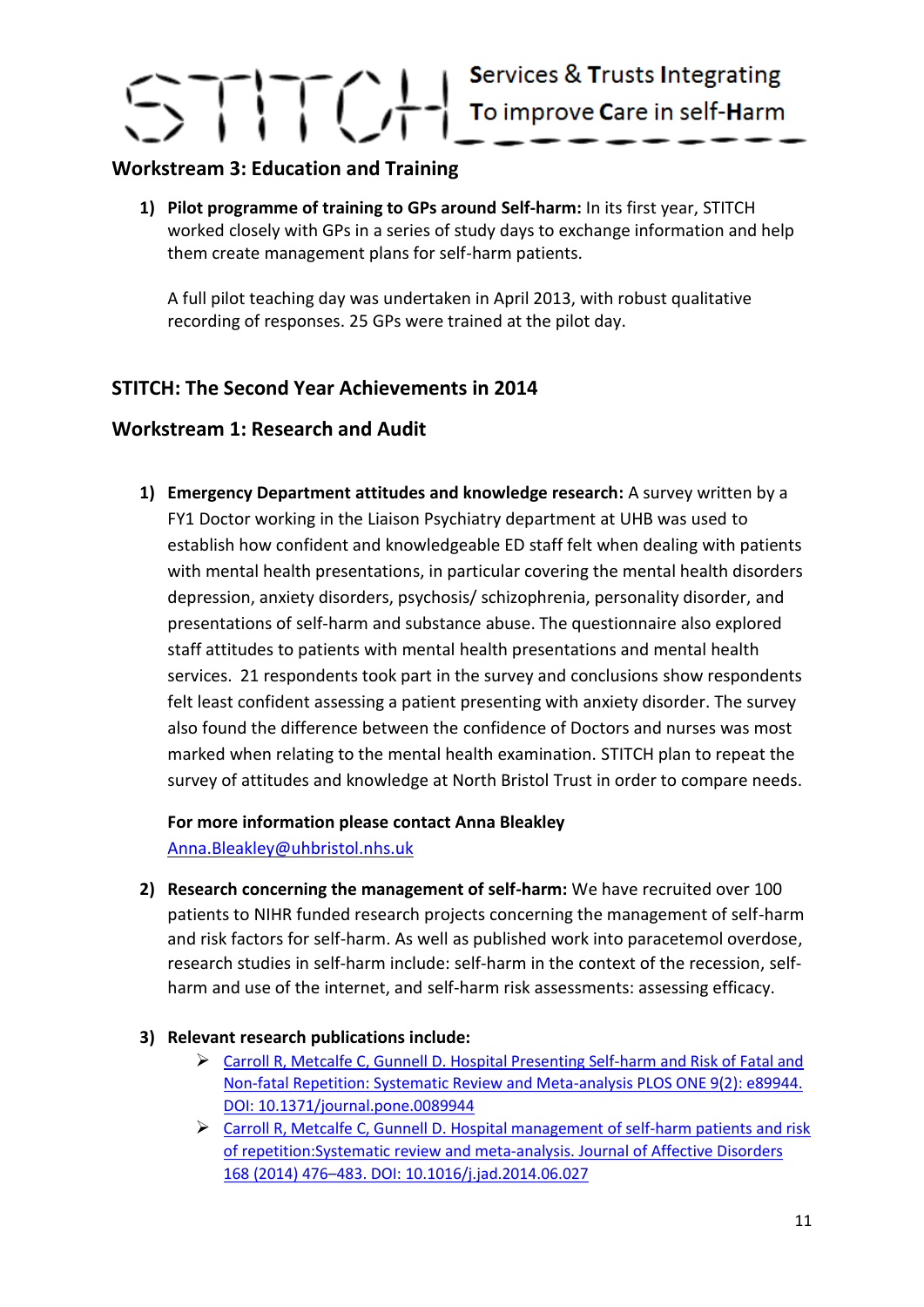

### **Workstream 2: Innovation**

- **1) BMA's General Practitioner Committee investigation into prescribing:** The HIT have successfully engaged with a variety of Local MPs and have highlighted their concerns surrounding the prescription of potentially lethal quantities of high-toxicity medicines (e.g. tricyclic antidepressants / tramadol) that may be taken in overdose patients at risk of self-harm. Following correspondence between Local MPs and Earl Howe from the Department of Health, Bristol East MP Kerry McCarthy raised the issue in Parliament in June. The General Practitioners Committee (GPC) of the British Medical Association are undertaking an investigation into prescribing as a result of the HITs call for medicines that are lethal in overdose to be dispensed in small batches, without extra cost to the patient. STITCH member Dr Dominque Thomas, who leads the student health service at University of Bristol, is conducting a small scale pilot study at the student health service to examine the impact of prescribing medicines in small batches to high-risk individuals (e.g. previous self-harm).
- **2) Liaison Psychiatry Extended Provision:** From the real time information collected from across organisations by the Self-harm Surveillance Register, essential evidence was provided to support a business case for the extended provision of a Liaison Psychiatry specialist nurse service. As a result of which, permanent funding has been secured for the out of hours Liaison Psychiatry service, and extended nursing hours are now in place. From September 2014, University Hospital Bristol now have psychiatry nurse cover from 08.00-22.00 7 days per week in A&E (previously the Liaison team operated Mon-Friday 9am-5pm). North Bristol Trust hope to implement a similar service at Southmead in the near future. This is a significant step in enhancing patient experience of Bristol Healthcare. In a small pilot we evaluated the impact of **Extended Liaison Psychiatry Provision (extending cover to Saturday)**  using the Register. We found evidence of reductions in wait times and admissions to hospital beds, higher proportions of patients receiving NICE-recommended psychosocial assessments with fewer being referred to specialist mental health services.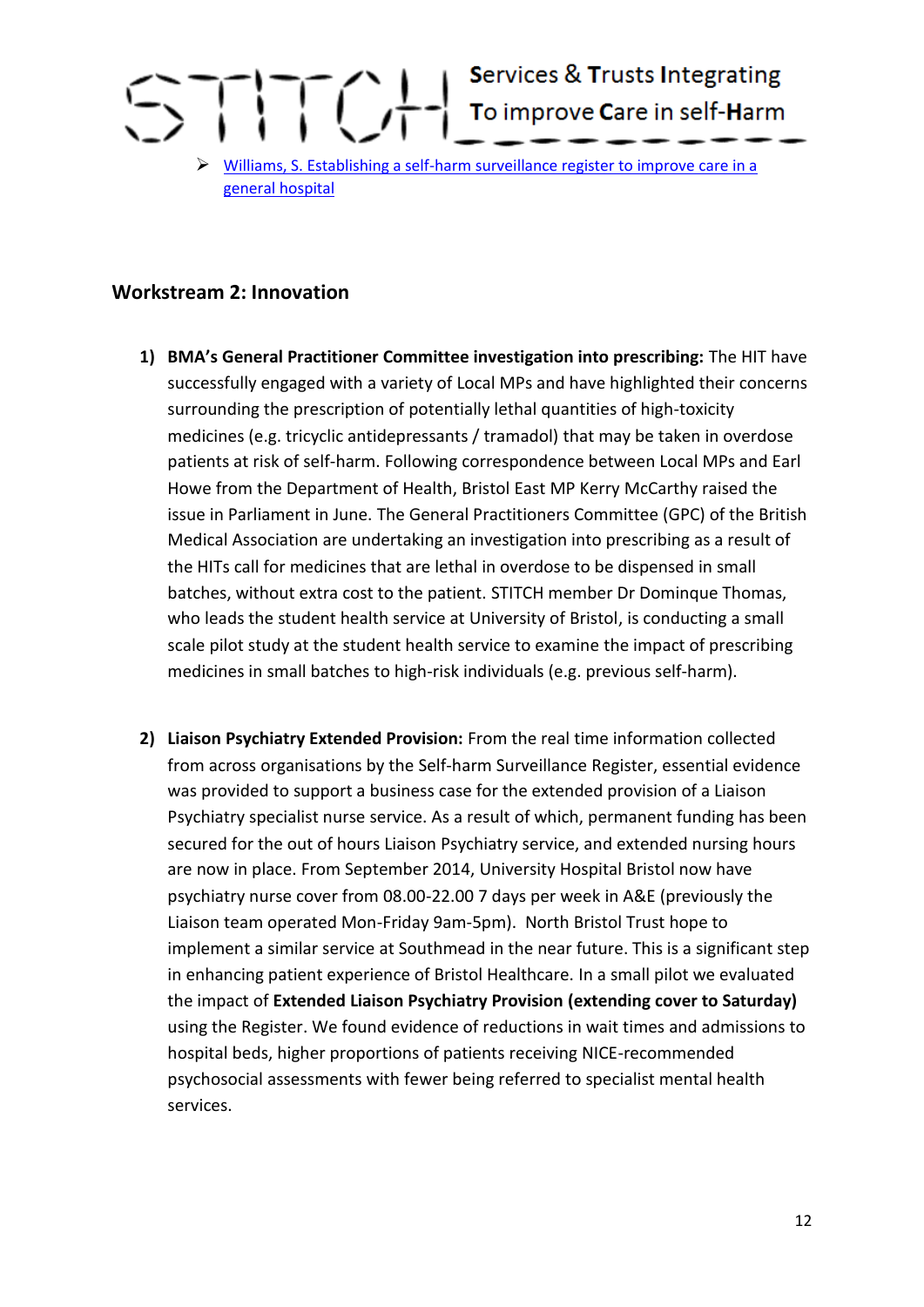- **3) ED resource leaflet:** The SISH involvement group have completed a resource leaflet for Emergency Departments with the resource being formatted and printed in early 2015.
- **4) Standardising the form for patients who attend Emergency Department more than once:** a collaboration with staff and service users has led to the 'personal support plan' being developed so that patients have information readily available to ED staff when they attend. This helps staff to increase knowledge and patients to know they are not repeatedly discussing their story each attendance. These are held electronically and are flagged on patient attendance.

### **Workstream 3: Education and Training**

- **1) Experience-led training:** The SISH involvement group have developed an experienceled training programme to be delivered to ED staff at Southmead and BRI in 2015. The training has been trialled at BRI and aims to improve understandings of selfharm in ED.
- $\triangleright$  Service users and mental health staff are teaching staff and working on training programmes for Emergency Department staff monthly to update their knowledge skills and confidence in self-harm care. This is being locally evaluated.
- **2) GP training:** GP training has continued this year in liaison with commissioners. In April 2014 several ½ day training days were executed by service users in self-harm and personality disorder, and in November 2014 a further 240 GP's were trained in self-harm and depression care. Public Health colleagues are working with STITCH to standardise evaluation for self-harm training, and further training is planned.
- $\triangleright$  The HIT director met with GP forums across Bristol to see how communication could be improved between hospital and GP surgery. Training continues to evolve according to evaluation and needs.

### **Plans for 2015:**

Future priorities for the HIT will be agreed at the quarterly meetings of the STITCH Steering Group. Plans for 2015 include:

### **Workstream 1: Research and Audit**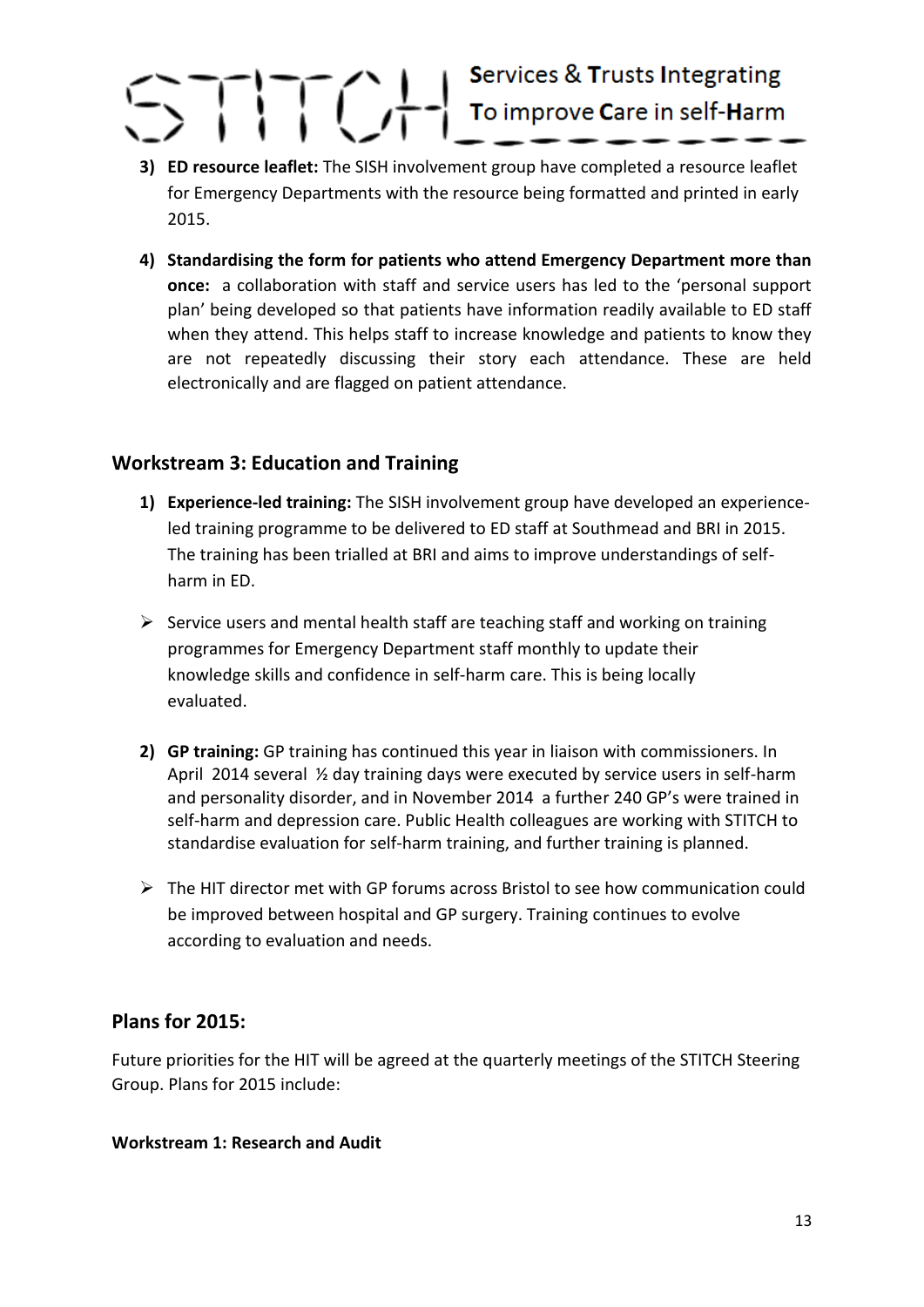## Services & Trusts Integrating

- Use self-harm surveillance register to quantify the impact of recent changes (i.e. the commissioning of extended liaison team cover) in the care pathway on the incidence of repeat self-harm.
- CLAHRC West health economists are developing plans for an economic evaluation of the cost-effectiveness of recent investment in self-harm care across Bristol.
- STITCH member Kyla Thomas has been successful in her research proposal to NIHR CLAHRC West "Engaging patients meaningfully in self-harm research." The research will focus on patient-centred outcomes for self-harm care and increasing patient involvement in research.
- A series of national Public Health Outcomes Framework Indicators related to suicide and self-harm have been developed for 2013-2016 – the register will be invaluable in enabling local health organisations to respond and monitor progress in relation to these. They are: *a) attendances at Emergency Departments for self-harm per 100,000 population; b) percentage of attendances at Emergency Departments for self-harm that received a psychosocial assessment.*
- Continued recruitment of patients to a Department of Health funded project on the use of the Internet by people at risk of self-harm.
- Assessment of patient outcomes amongst patients recruited (in 2014) to an NIHR funded multi-centre research programme investigating the performance of three different risk assessment tools for clinicians carrying out psychosocial assessments.
- Extending support for people with Emergency Department 'personal support plans' to use with GPs and those without mental health secondary care support.

### **Workstream 2: Innovation**

 Continue to collaborate with partner organisations of STITCH to develop a funding strategy for the self-harm register. Members of STITCH and the Bristol Health Partners Board are in the process of developing a cross-trust, system level business case for the ongoing funding of the self-harm register, but this will be ongoing.

### **Workstream 3: Education and Training**

 ED training will continue to be delivered and evaluated through 2015. Once a package of training is established it is anticipated this will be taken wider to ambulance staff and walk-in centres in Bristol.

### **Other Activity:**

Further developments include:

- Carers' information leaflets being developed for ED.
- Resource information for patients in website/phone app format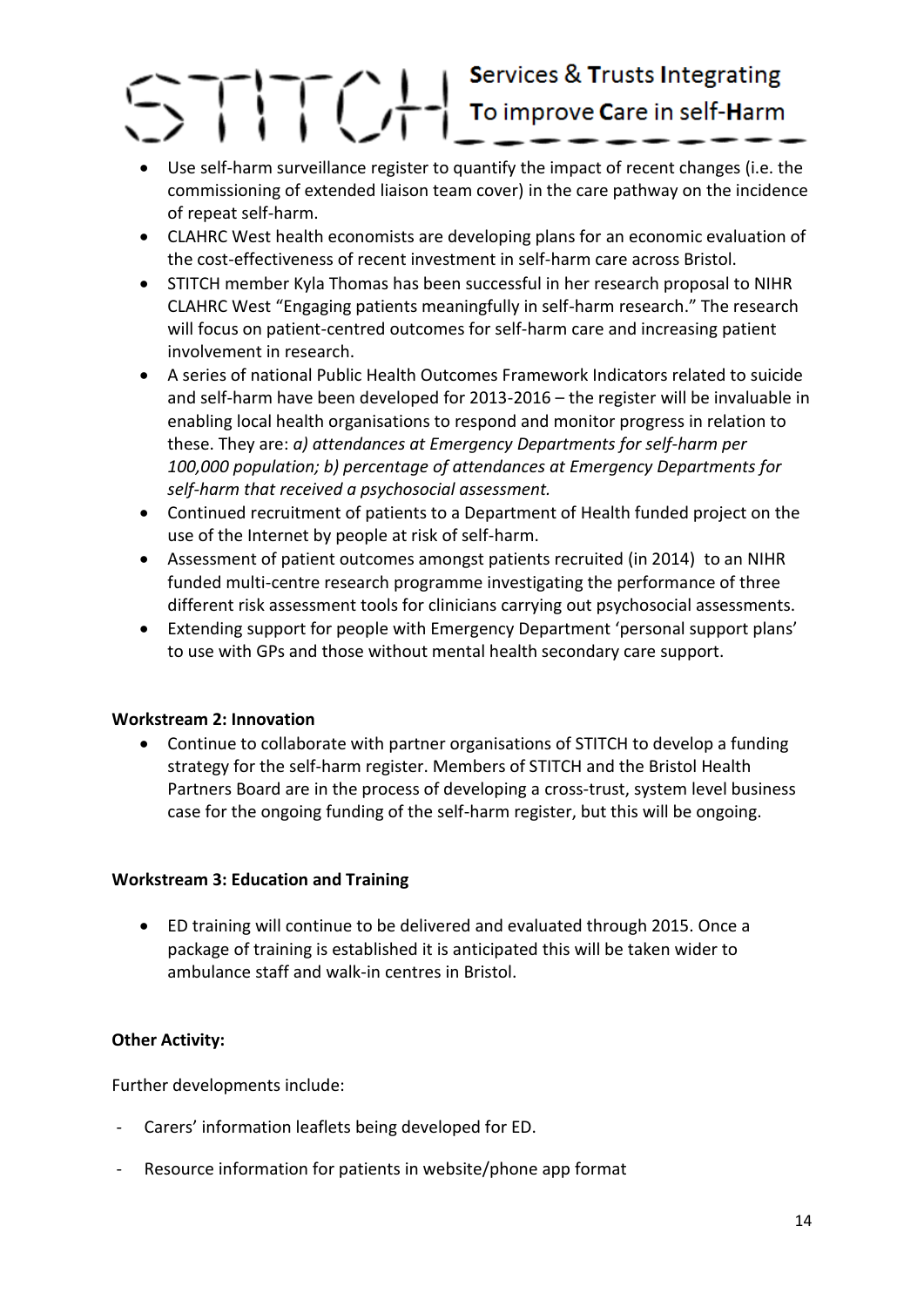### Services & Trusts Integrating

- Self-harm clinic development therapeutic interventions at the hospital
- Robust statistical and qualitative evaluation of seven day service to ED.
- Consideration of App development- various STITCH members are hoping to develop an APP to provide useful information and resources to people who have self-harmed and in doing so, hope to i) reduce the number of suicides and the incidence of repeat selfharm, ii) reduce the level of distress for the individual and their family/friends, and iii) facilitate access to further care.
- UHB have appointed Laura Hampshire as ED lead in training and education. She intends to develop a comprehensive training package with the help of service users. Sue Dursley will be developing a new self-harm clinic and Jay Lippman has been appointed as a research lead. Jay will be conducting research into 3 key areas which include suicide in the context of recession, suicide in the context of use of the internet and risk assessment tools.

### **Longer Term Plans**

STITCH hope that by 6-10 years our service will be a beacon of best practice, being seen as the leading centre for self-harm care in the UK. We hope that we will have introduced a number of novel developments based on our research findings and that our collaborative research will have had an impact on policy and practice nationally and internationally.

### **Workstream 1: Research and Audit**

Whilst difficult to articulate research plans 6-10 years into the future, STITCH anticipate that the HIT will host a steady stream of funded studies which will have formed the basis of higher degrees and research training attachments. We hope to have attracted a senior investigator and team of researchers with a particular interest in further research in this area.

### **Workstream 2: Innovation**

STITCH hope to refine the service based on evidence obtained during the first 5 years of the HIT and commission / introduce new services and treatment approaches identified from the research literature since the initiation of the HIT.

Once psychosocial assessments are offered to all patients, further research will be needed to determine what interventions (targeted at which groups of Bristol patients) in the ED will be both effective for the patient and cost-effective for local Trusts. Repeat attendance has to form part of the strategy to reduce self-harm and suicide, as those people who repeat self-harm are at greater risk.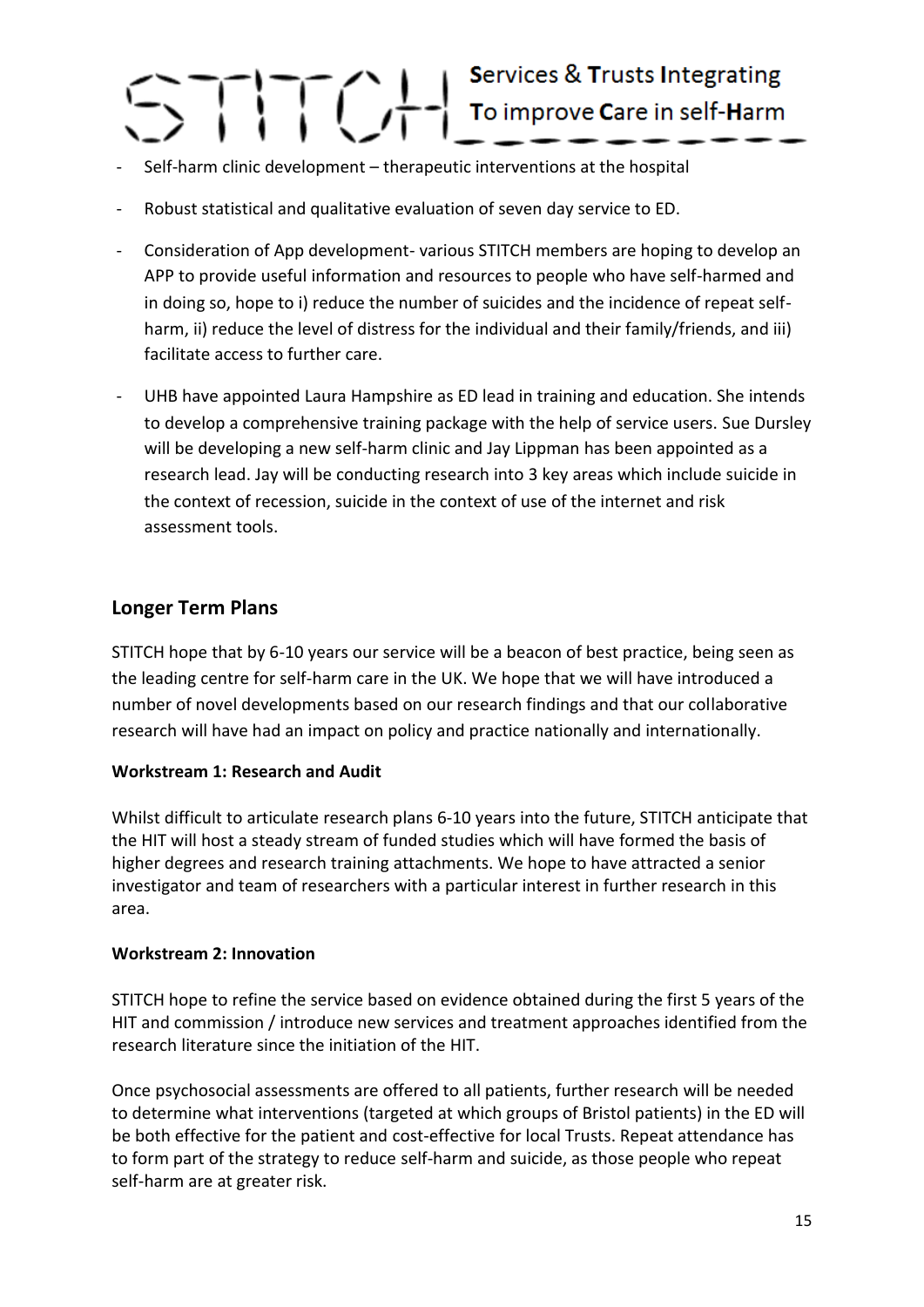### **Workstream 3: Education and Training**

STITCH aim for robust education and training for all staff on the care pathway to be in place and reviews and updates of training packages on a 3-5 year basis.

Communication with all partners and clinical services would be transparent to ensure all research information is shared with all partners and acted upon. STITCH will continue to inform people via the steering group, newsletters and presentations describing the findings from the self-harm register and their clinical implications.

For any further information, please contact: **Salena Williams: Senior Nurse/Team Manager**

#### **Liaison Psychiatry, Bristol Royal Infirmary, Marlborough Street, Bristol BS2 8HW, Tel: 0117 342 2777**

**E-mail: [salena.williams@uhbristol.nhs.uk](mailto:salena.williams@uhbristol.nhs.uk) or<http://www.bristolhealthpartners.org.uk/stitch>**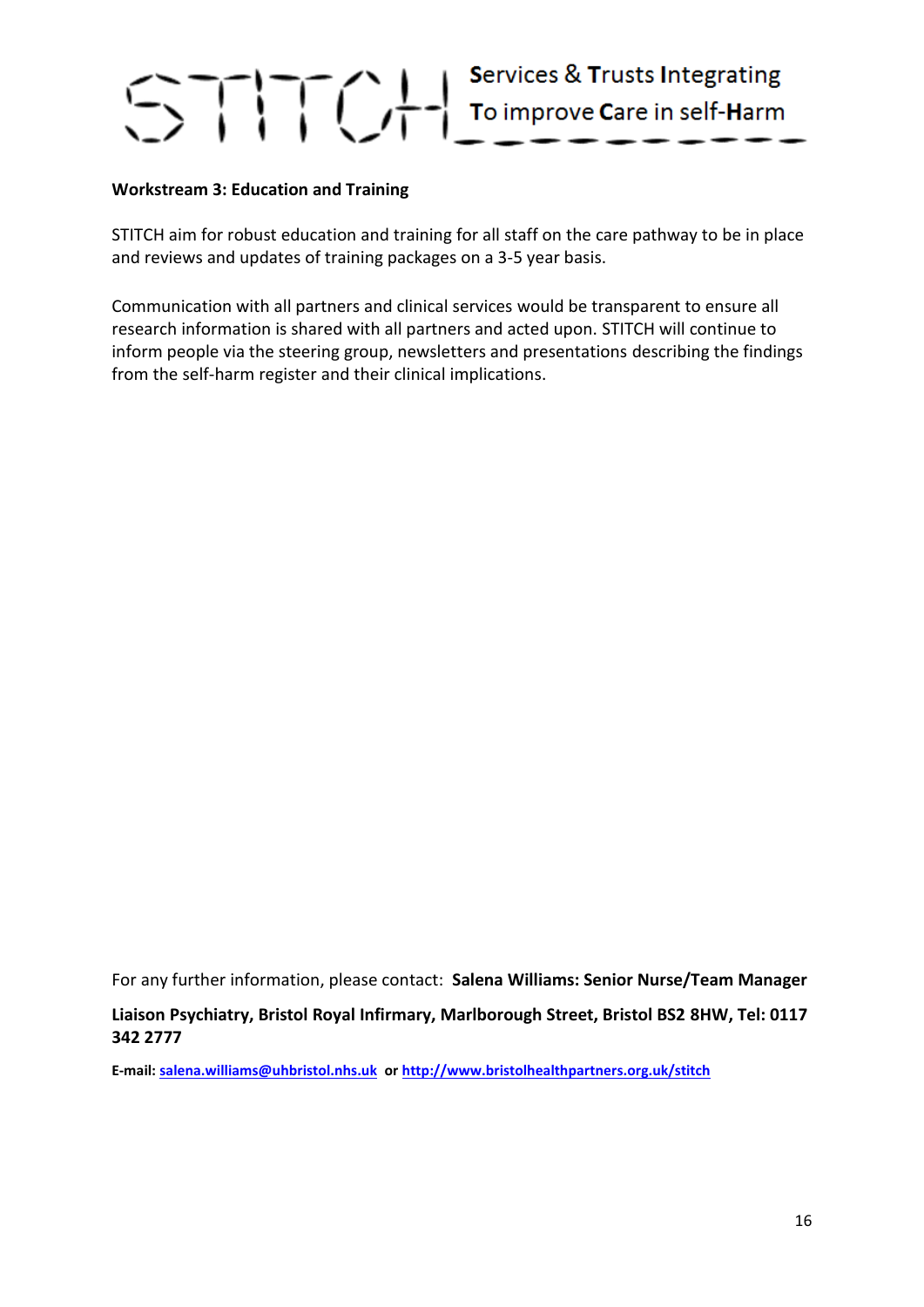Appendix 1

| <b>HIT Members and Supporters</b>                                         |
|---------------------------------------------------------------------------|
| <b>Robert Carroll - NIHR Doctoral Fellow (UoB)</b>                        |
| Kyla Thomas - Clinical Lecturer in Public Health (UoB)                    |
| Rowena Green - STITCH Chair, Divisional Manager SHN (UHB)                 |
| Laura Hampshire - Psychiatric Nurse (UHB)                                 |
| Fiona Macaulay - Self Injury Support                                      |
| Naomi Salisbury - Self Injury Support                                     |
| Lisa Foote - Service User Representative (SISH)                           |
| Juliette Hughes - ED Matron, Southmead Hospital (NBT)                     |
| Jon Hayhurst - Pharmacy Lead (Bristol CCG)                                |
| Joanna Lloyd-Rees - Senior Nurse (UHB)                                    |
| <b>Jacky Keane - Senior Nurse (NBT)</b>                                   |
| Dominique Thompson - GP Representative                                    |
| <b>Claire Thompson (SWCSU)</b>                                            |
| <b>Blanka Robertson - Public Health Lead (BCC)</b>                        |
| John Potokar - Senior Lecturer and Consultant in Liaison Psychiatry (UoB) |
| Sarah Saunders - Service User Representative                              |
| Lucy Griffin - Consultant Psychiatrist (AWP)                              |
| Jonathan Benger - Research and ED lead (UWE, UHB)                         |
| John Lovelock - Liaison Nurse (NBT)                                       |
| <b>Anthony Harrison - Consultant Nurse (AWP)</b>                          |
| Lisa Wheatley - Programme Manager Bristol Health Partners                 |
| Ailis Campbell - Management Assistant Bristol Health Partners             |
| <b>Angela Beezer- Senior Nurse (UHB)</b>                                  |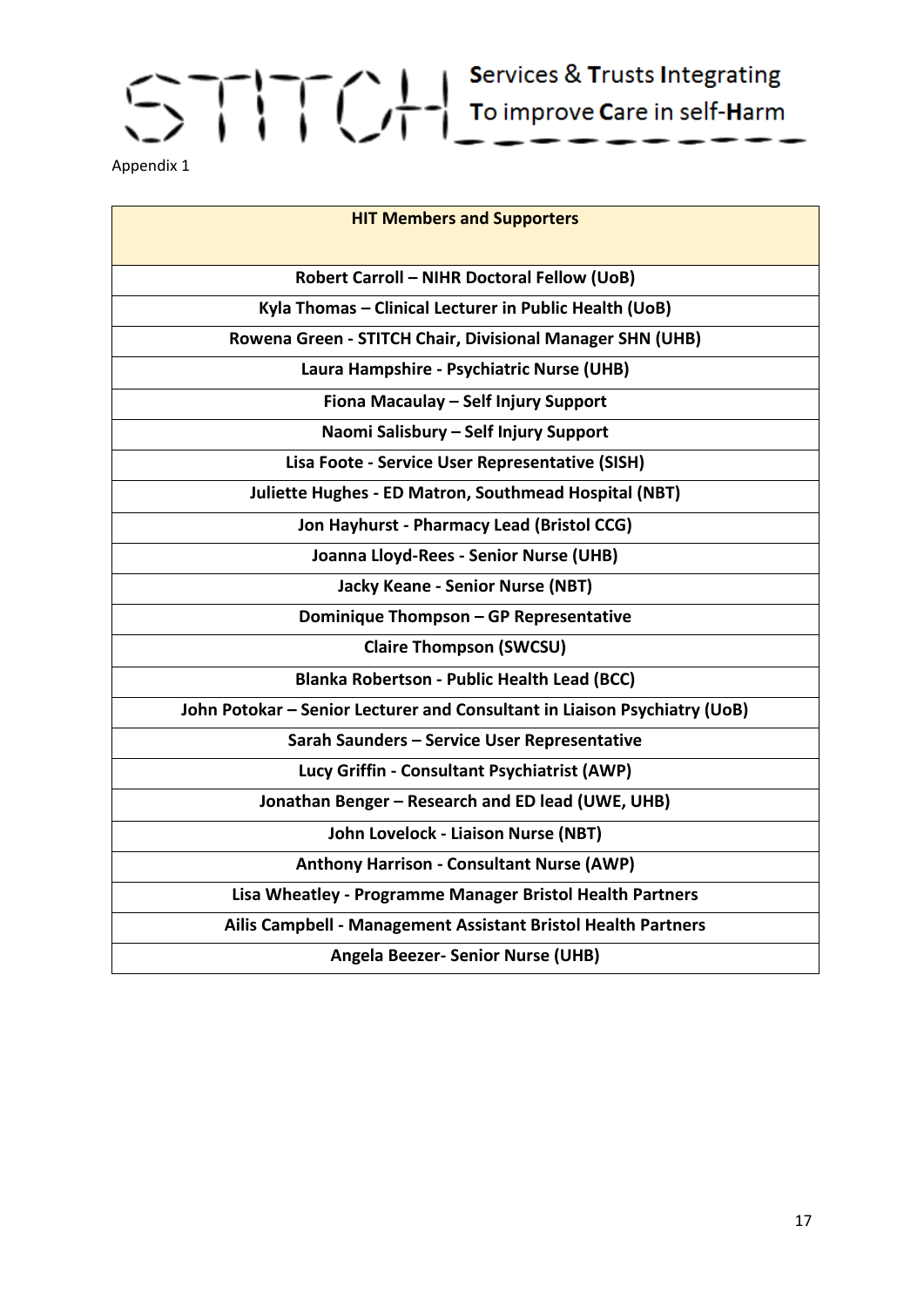A&E poster

### Welcome to the Accident & Emergency Department at the Bristol Royal Infirmary Hospital.

### Please do not feel it is necessary to tell receptionists the reason you are here if you do not wish to.

You are free to tell us that the reason is **PERSONAL**